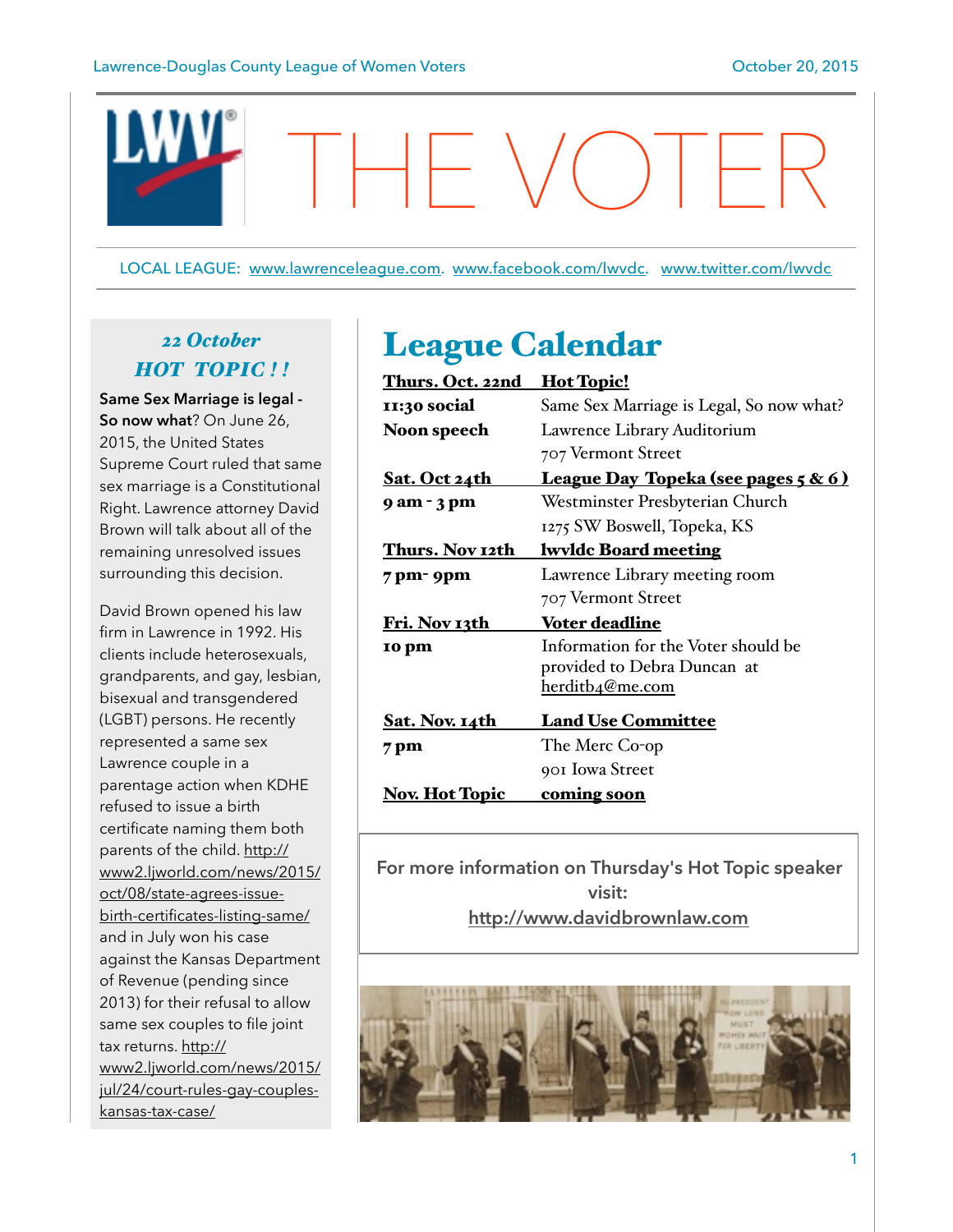# Volunteers Needed to Register Voters

With an election year coming up we will be ramping up our voter registration drive. To keep from overwhelming a handful of people we would like a pool of volunteers to draw from. If you are interested in registering voters please contact Cille King at 841-6018 or [cilleking@gmail.com.](mailto:cilleking@gmail.com) Training will be provided.

## Land Use **Committee**

The Land Use Committee met in September and October. The Committee did not find any agenda items of concern for either month.

There was little discussion regarding the items on the September agenda. The October agenda had one item that was slightly controversial:

Consider a request to rezone approximately 2.96 acres located at 1501 Learnard Avenue from RS7 (Single-Dwelling Residential) District to IL (Limited Industrial).

This is the vacant Sunrise Garden Center property.

## President's Message

With a Presidential election year quickly approaching (and state elections for both the House and Senate) insuring that every Kansan is registered to vote is crucial.

As you all know, Secretary of State Kobach issued a rule eliminating the 35,000+ voters on the suspense list after 90 days. The rule took effect on October 2. Local League members have been working to contact people on the list, including going door to door. Our excellent Douglas County elections office is also doing everything within their power to notify the 1,400+ suspended voters in Douglas County. They have also chosen to use October 2, 2015 as the first day of the 90 days, which means people have until December 30, 2015 to complete their registrations.

### According to the Douglas County Elections Facebook page:

"any suspense voter on the list as of October 2nd will be part of a 90 day information and outreach process. Each suspense voter will receive multiple mail reminders with a specific date for potential removal followed with staff contact via phone if possible. No voter will be removed without at least 90 days of contact and opportunity to know their rights and responsibilities. I consider the right to vote as a fundamental cornerstone of our democracy and our office is committed to protecting that right for all Douglas County citizens."

If you are interested in learning more about the suspense list, come to League Day! The agenda is on page 5, application on page 6. — Debra

### Land Use Cont..

The rezoning was recommended by planning staff. The Committee learned that the Barker neighborhood association met with the Planning Staff and the property owner on Friday night to discuss their concerns and address various issues. It is our understanding that the majority of the attendees were in favor of the project, a few, however, were advocating for additional time to study the matter.

The request is for rezoning only. If the rezoning is approved, the issue will come up again for a conditional use permit and can be revisited at that time. — Debra Duncan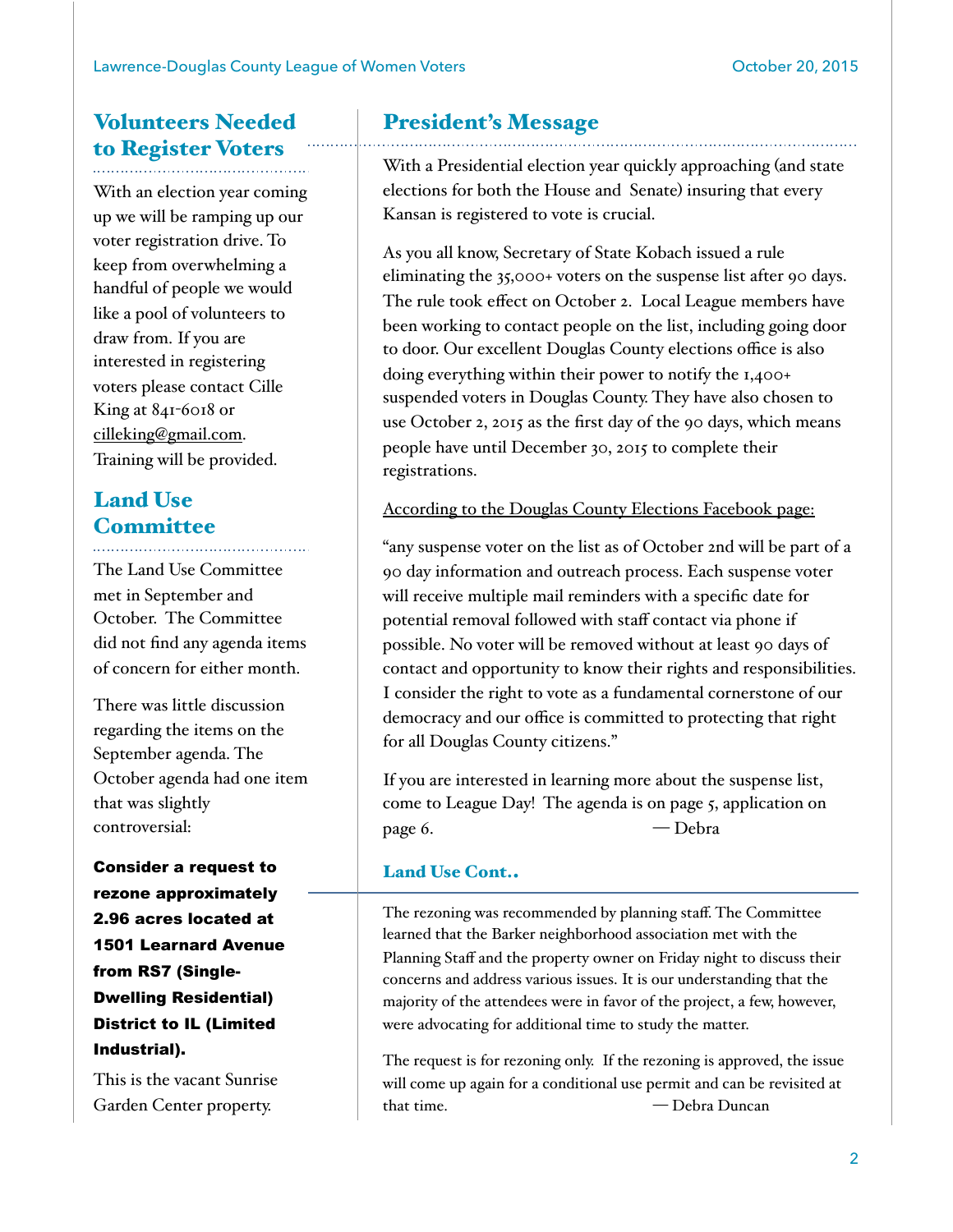### Highlights of the September Board Meeting:

Present: Debra Duncan (President), Cille King (Vice President), Marjorie Cole (Treasurer), Janice Friedman, Midge Grinstead, Carol Klinknett, Marlene Merrill, Marlaine Stoor, Austin Turney. Absent: Margaret Arnold, marci Francisco, Melissa Wick.

President's Report: Debra and Cille attended an MLD training Aug. 21-22. She announced that Fort Scott is having a Naturalization Ceremony and asked for volunteers to assist them.

Vice President's Report: After Cille's report on the Sept. 2 Secretary of State's public hearing, there was discussion about what the League might do to insure local voters on the suspension list complete their registrations. Cille reported that our League registered 46 new voters at the Sept. 4 Naturalization Ceremony at Dole Institute. She has developed materials containing concise and accurate information about voting in Kansas to be used by volunteers registering new voters. Washburn will be hosting Senator John Lewis Oct. 14 and Kansas Leagues hope to present him with names of 1,000 newly registered voters. Erin Reazin, a new League member and a KU student has been helping find email addresses of students on the suspended list.

Treasurer's Report: July income was \$1,517 (most of it from the garage sale); expenses were \$227.22, with a net inflow of \$1,290.11. Current balances are Checking Account \$8,282.70, Money Market Account \$2,159.89, Stucky Account \$3630.76 and Education Fund, \$283.38.

State Board Report: The Committee for Voter Laws is asking for 3 changes in current Kansas voting laws: 1) a permanent advance mail ballot for anyone who requests it, 2) advance voting on the Saturday and Sunday before election Day, and 3) documentation of citizenship on every new driver's license.

#### COMMITTEE REPORTS:

Land Use Committee: Debra is looking for a League member willing to write letters for the Planning Commission explaining the League's review of current issues at their monthly meetings.

Hot Topics: A Planned Parenthood presentation was planned for September 24.

New Members: Erin Reazin and Annabelle Hiegel are two new members.

Observer Corps: Janice distributed a list of local boards and task forces and asked board members to let her know which are of high priority for a League Observer. Any League member can be an observer.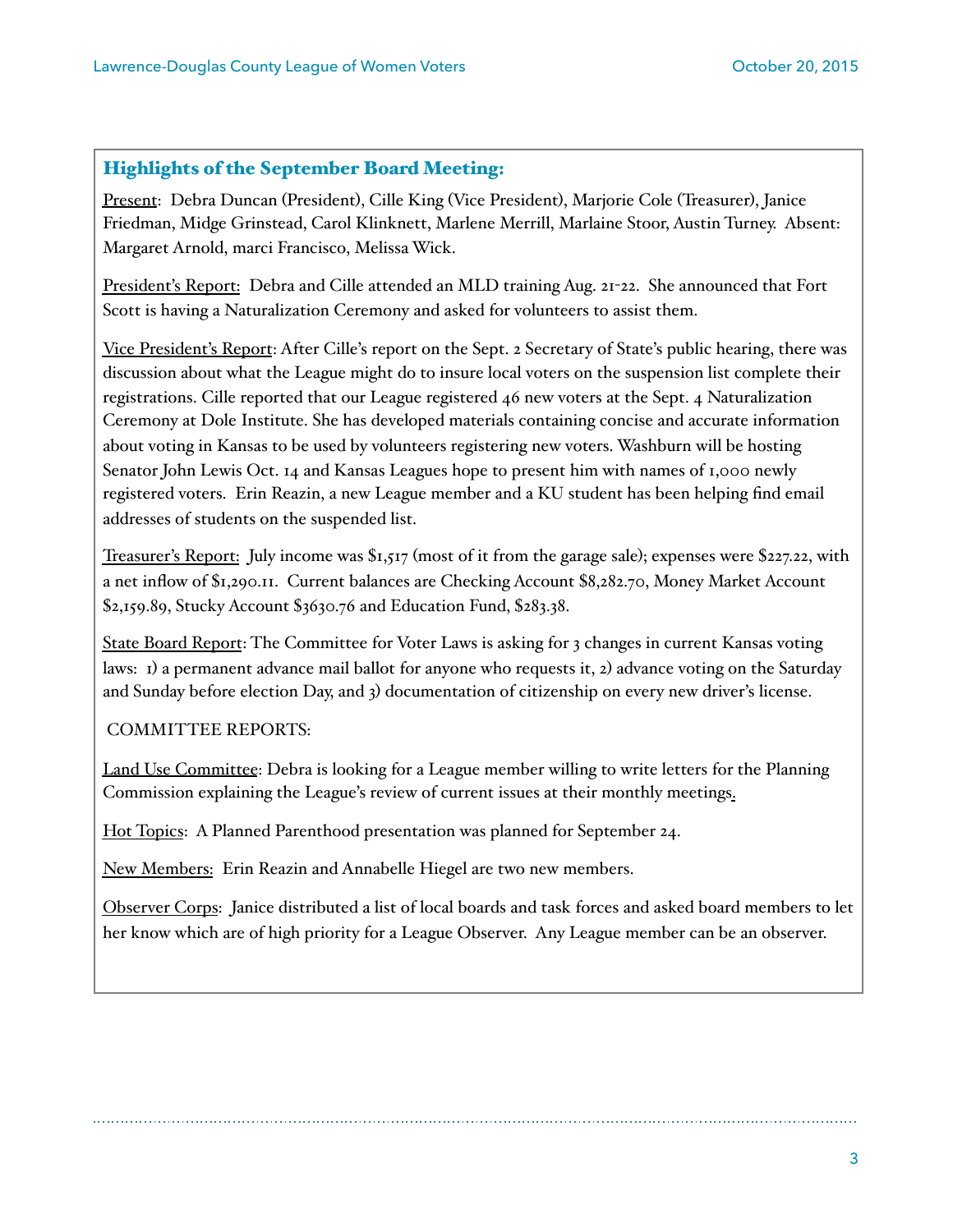presiding.



towns to see what they do for pedestrians. Funding for pedestrians. Funding for

improvement of sidewalks is a major issue. Should there be a sales tax or property tax? There will probably be a sales tax election in 2017 for the transit system, and a tax for sidewalks might be added. Plans for reconstruction of Kasold Drive were discussed. The Coalition has prepared a position statement that favors the "Complete Streets" option. This would involve reducing Kasold Drive to two lanes for motor vehicles between 8th and 14th Streets, adding bicycle lanes and sidewalks, and building a roundabout at the intersection of Kasold and Harvard Road. This position was adopted at the meeting. There will be some amendments to the statement. Then it will be sent to the City Manager's office, and eventually to the City Commission. It will be posted on the Coalition's web site (the address is: [lawrencewalks.org](http://lawrencewalks.org)). Gary Webber was chosen as Secretary of the Coalition. The next meeting will be on  $11/11/15$  at 7 p.m. at the Lawrence Visitor Center, 402 North 2nd Street. -- Alan Black

### LWVK Event - **Congressman** John Lewis



On October 15th Georgia congressional Rep. John Lewis, and co-authors

Andrew Aydin and Nate Powell spoke to an audience of 1,200 on Washburn's campus about their "graphic novels" entitled March 1 and March 2. The books were selected as Washburn's 2015 I-Read program.



During the civil rights movement, John Lewis and other student activists drew inspiration from the 1956 comic book "Martin Luther King and the Montgomery Story." The impact of that comic book lead him to co-write his own history of the civil rights movement in a graphic novel format.

John Lewis is one of the key members of the Civil Rights Movement. He is a Medal of Freedom award winner who currently represents the 5th Congressional District of Georgia in the United States Congress. During the height of the Movement, he was the Chairman of the Student Nonviolent Coordinating Committee, which he helped formed. It was responsible for organizing most of the student activism in the Movement, including sit-ins. He was a Freedom Rider; spoke at the 1963 March on Washington and in 1965 led the demonstration across the bridge in Selma, Alabama that became known as "Bloody Sunday."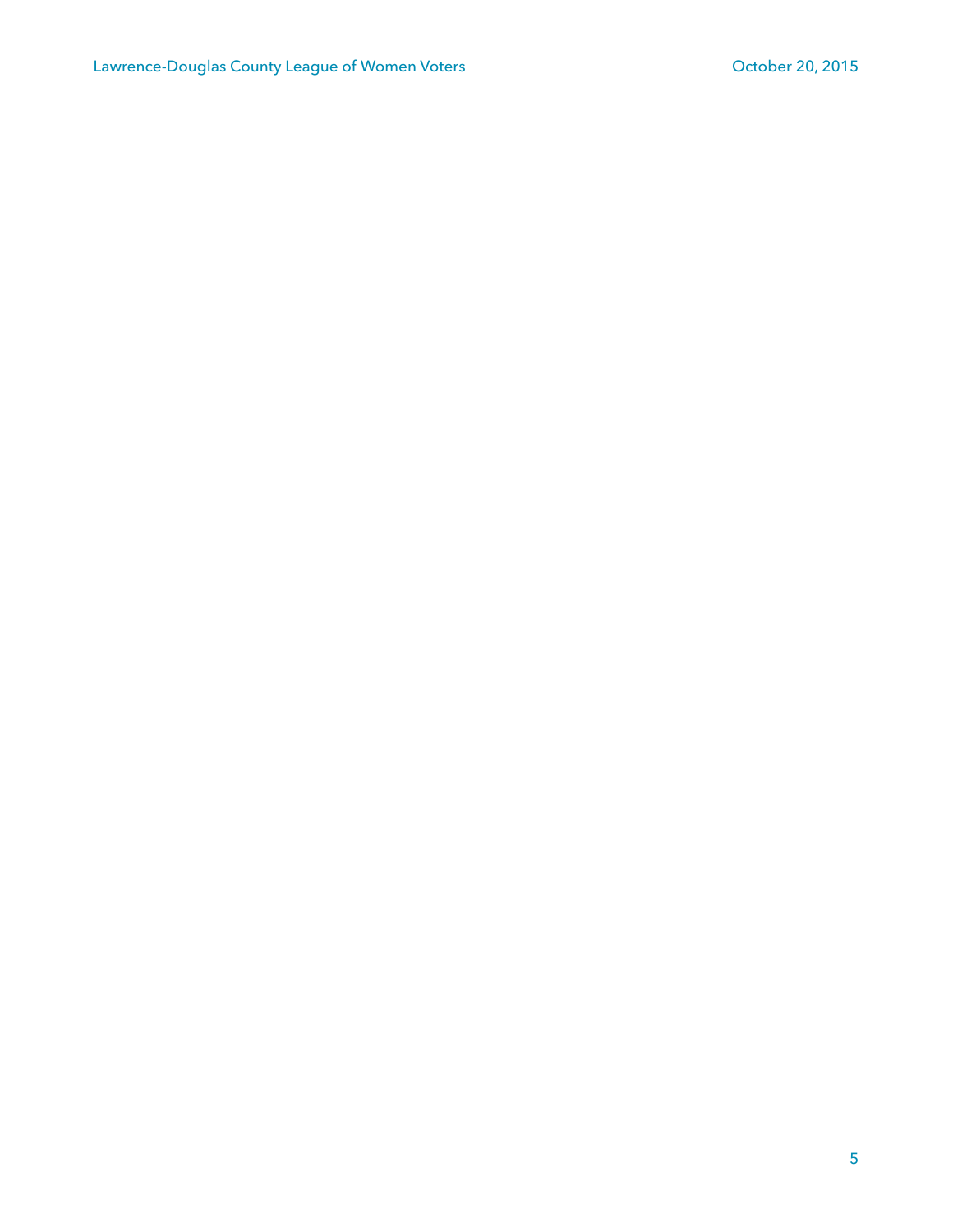# League Day - Sat. October 24th

It is not too late to register for League Day. It is next Saturday the 24th in Topeka. We can arrange transportation. The cost is \$30 which includes a continental breakfast and lunch. Scholarships are available! It would really be helpful to have someone at each of the breakout sessions and right now we don't have that. If you have time please consider joining us!

|              | Sat., Oct. 24, 2015: League Day in Topeka<br>Westminster Presbyterian Church, 13th & Boswell                                                                                                                                                                                                                                                                     |
|--------------|------------------------------------------------------------------------------------------------------------------------------------------------------------------------------------------------------------------------------------------------------------------------------------------------------------------------------------------------------------------|
| $9:00$ am    | <b>Registration/Continental Breakfast</b>                                                                                                                                                                                                                                                                                                                        |
| 9:30 am      | Message from Co-Presidents Carole Neal and Marge Ahrens                                                                                                                                                                                                                                                                                                          |
| 9:45 am      | Financing Public Education in Kansas - Cindy Neighbor<br>Speaker: Dale Dennis, Deputy Commissioner Kansas State<br>Department of Education                                                                                                                                                                                                                       |
| 10:30<br>am  | <b>Break</b>                                                                                                                                                                                                                                                                                                                                                     |
| 10:45<br>am  | The Suspenders: The Proof of Citizenship law in Kansas;<br>and how voters got on the Suspense List - Cille King<br>Speaker: Michael Smith, PH.D., Associate Professor of Political<br>Science, Emporia State University.                                                                                                                                         |
| 11:45<br>am: | <b>Buffet Lunch, 95th Anniversary Ce4lebration/Local</b><br><b>Leagues ongoings</b>                                                                                                                                                                                                                                                                              |
| 1:00 pm      | Being Nimble and Quick in 2016 Legislative Session -<br><b>Maryanna Quilty</b>                                                                                                                                                                                                                                                                                   |
| 1:30 pm      | Voter Suppression - presentation by Erin O'Brien - Video                                                                                                                                                                                                                                                                                                         |
| 2:00 pm      | <b>Breakout Groups</b><br><b>Voter Service - Cille King</b><br><b>Treasurers - Anita Kaiser</b><br>Communication - Jill Quigley/Melissa Carlson<br><b>Newsletters</b><br>Facebook/Tweeting<br>Website<br>Fundraising/Development - Carole Neal/Jari Marietta<br>National Studies - Sharon Ailslieger<br>Money in Politics/Redistricting/Constitutional Amendment |
| 3:00 pm      | Closing Remarks - Carole Neal and Marge Ahrens                                                                                                                                                                                                                                                                                                                   |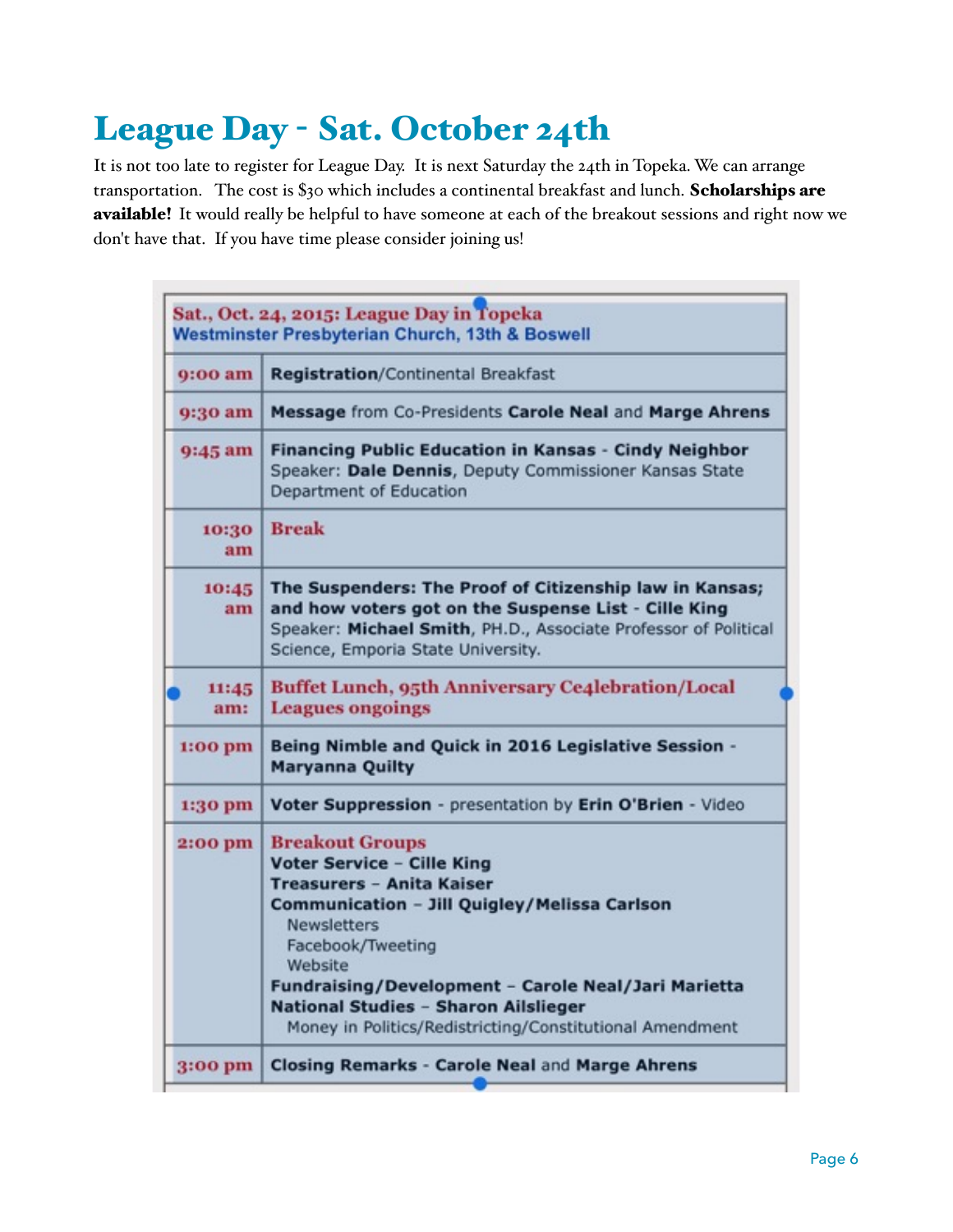# Application for League Day - Scholarships available contact Marjorie Cole, LWVL-DC. 842-6085 0r nobledog@aol.com

`

|                                | LEAGUE OF WOMEN<br>VOTERS                                                                                                                                                                                                     |
|--------------------------------|-------------------------------------------------------------------------------------------------------------------------------------------------------------------------------------------------------------------------------|
|                                | KANSAS                                                                                                                                                                                                                        |
|                                | Westminster Presbyterian Church                                                                                                                                                                                               |
|                                | 13th and Boswell in Topeka, KS                                                                                                                                                                                                |
|                                | October 24, 2015                                                                                                                                                                                                              |
|                                | <b>Registration Form</b>                                                                                                                                                                                                      |
| Registration begins at 9:00 am |                                                                                                                                                                                                                               |
|                                | The registration fee is \$30 and will cover continental breakfast and lunch.                                                                                                                                                  |
|                                | Please complete the form, make checks payable to League of Women Voters Kansas and send to:                                                                                                                                   |
|                                | <b>LWV Kansas</b>                                                                                                                                                                                                             |
|                                | 515 S. Kansas Ave, Suite C                                                                                                                                                                                                    |
|                                | Topeka, Kansas 66603                                                                                                                                                                                                          |
|                                | (Please register by October 14, 2015)                                                                                                                                                                                         |
|                                |                                                                                                                                                                                                                               |
|                                |                                                                                                                                                                                                                               |
|                                | League and the contract of the contract of the contract of the contract of the contract of the contract of the                                                                                                                |
|                                |                                                                                                                                                                                                                               |
|                                | Email and the company of the company of the company of the company of the company of the company of                                                                                                                           |
|                                | Telephone and the contract of the contract of the contract of the contract of the contract of the contract of the contract of the contract of the contract of the contract of the contract of the contract of the contract of |
|                                |                                                                                                                                                                                                                               |
| Meal Restrictions:             |                                                                                                                                                                                                                               |
| Vegan                          | Gluten Free                                                                                                                                                                                                                   |
|                                |                                                                                                                                                                                                                               |
| Questions:                     | Contact Email: www.kansas@gmail.com or Carole Neal 316-259-7575 or Marge Ahrens 785-234-5152                                                                                                                                  |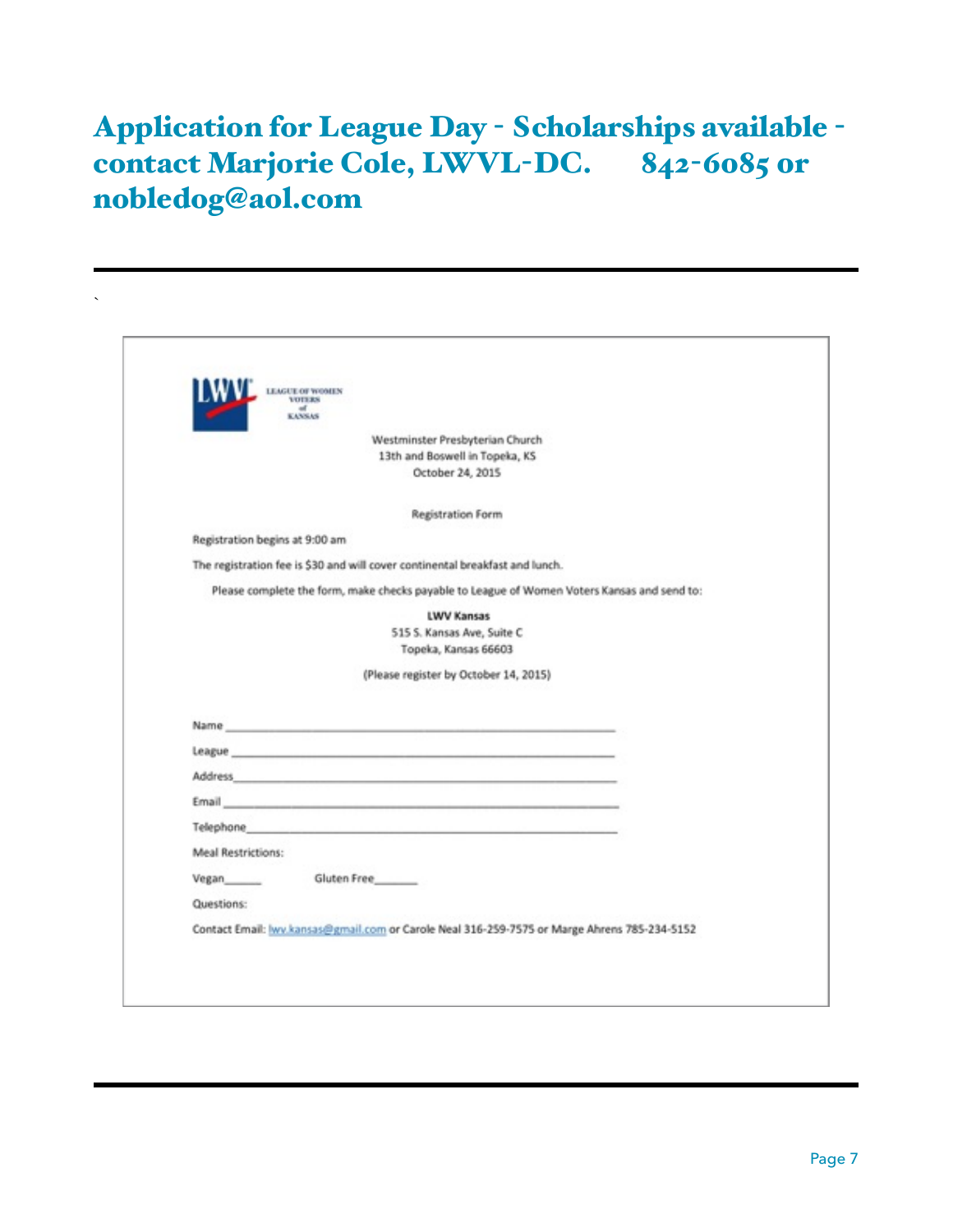

Complete form; enclose check made out to LWV L–DC, and mail to the address listed below.

*(Membership is open to anyone who will be eligible to vote in the next November election. New or renewed memberships received now will expire March 31, 2016)* 

*Date \_\_\_\_\_\_\_\_\_\_\_\_\_\_\_\_ Renewing member\_\_\_\_\_ New Member.\_\_\_\_\_\_ I heard about the League via (Facebook, website, friend, other):* 

| Suggested voluntary membership assessment: *       |       |                             |  |  |  |
|----------------------------------------------------|-------|-----------------------------|--|--|--|
| Approximate Household Income Individual membership |       | <b>Household membership</b> |  |  |  |
| Student**                                          | \$17  | \$29                        |  |  |  |
| Under \$25,000                                     | \$20  | \$35                        |  |  |  |
| \$25,000 to \$50,000                               | \$35  | \$55                        |  |  |  |
| Over \$50,000                                      | \$55  | \$85                        |  |  |  |
| Sustaining member                                  | \$100 | \$150                       |  |  |  |
| Life member (of 50 years)                          | SO.   |                             |  |  |  |

\*Our membership assessment supports the National and State Leagues at \$49/member (\$31 National and \$18 State). \*\* High school or postsecondary student enrolled at least part time in an accredited institution.

I am not a member, but would like to support the League with my contribution as indicated below.

| I have enclosed a contribution of \$                                         | for the League General Fund.  |
|------------------------------------------------------------------------------|-------------------------------|
| I have enclosed a contribution of \$                                         | for the League Education Fund |
| ***This contribution is tax-deductible. Write check to "LWV Education Fund." |                               |

#### PLEASE PRINT

| Name(s)   |       |  |
|-----------|-------|--|
| Address   |       |  |
| Telephone | Email |  |
|           |       |  |

As a League member or supporter, I would like to help support League activities by participating as follows:

General Membership Meetings: Promotion of League to our Community:

\_\_\_ Set up and/or tear down \_\_\_ Hospitality (provide coffee/tea/dessert)

\_\_\_ Taking notes/writing up report of

meeting

Membership:

\_\_\_ Recruitment

\_\_\_Mentor/follow-up with new members

\_\_\_ Provide a ride to a fellow member

\_\_\_ Phone members without internet access about special updates

Voter Services:

Register voters

\_\_\_ Help with voter education

\_\_\_Editing articles/reports \_\_\_Database management

\_\_\_Serve on the Board of Directors

I have the following skills:

\_\_Public Speaking

\_\_\_Microsoft Word/Excel/Quickbooks

\_\_\_Represent League at community events

\_\_\_Observer corps (attend/report on government

Help with research for League studies on issues

\_\_\_Website/Social Media design/ management

My interests include:

meetings)